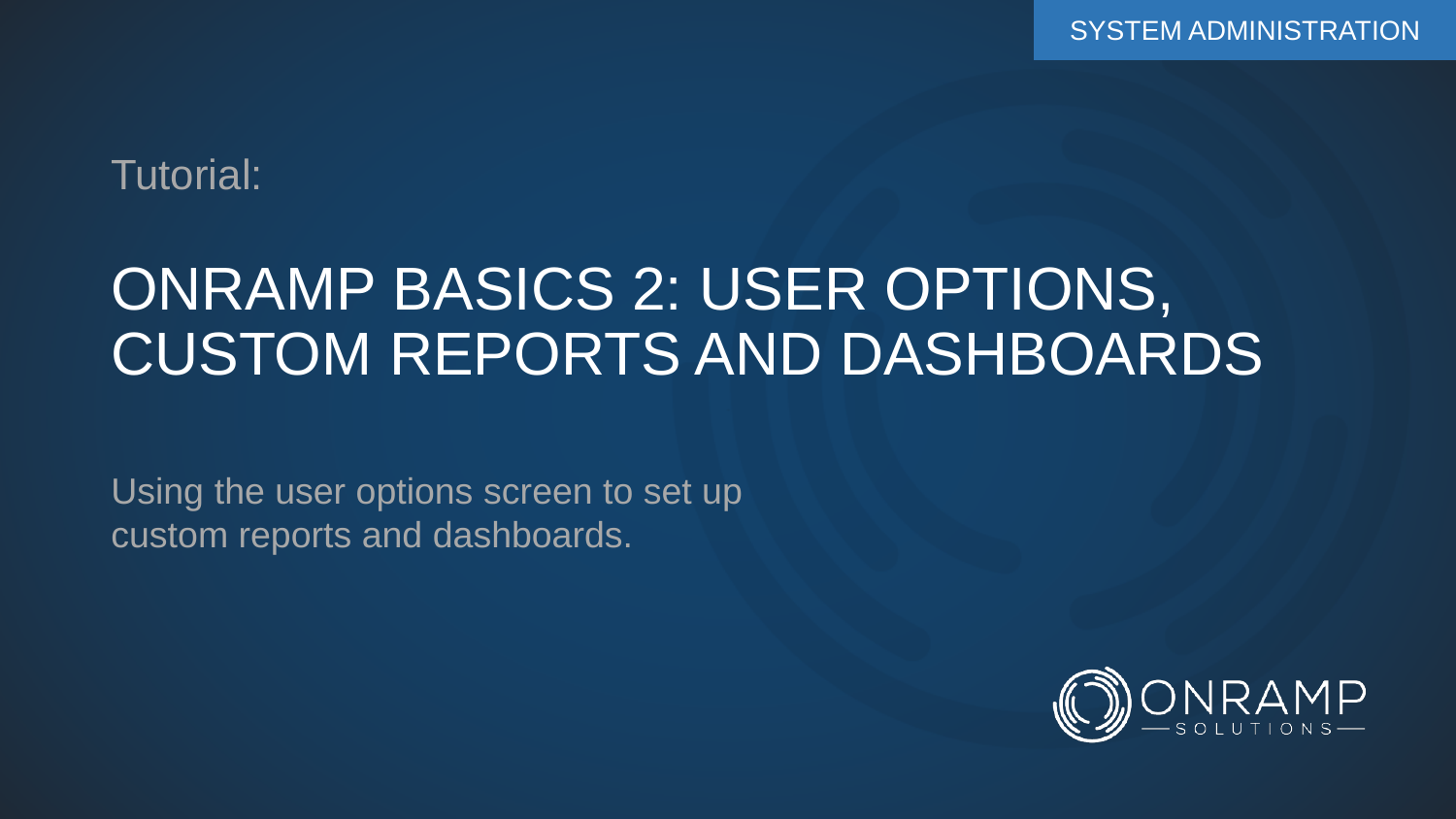#### **Contents**

| User options screen              |   |
|----------------------------------|---|
| Changing the user preferences    |   |
| <b>Printer selection options</b> | 5 |

#### **Selecting and creating customized reports**

| OnRamp report format         |    |
|------------------------------|----|
| Running custom reports       | 8  |
| Creating a report group      | 9  |
| Adding a report to a group   | 10 |
| Updating the report criteria | 11 |

| <b>Creating customized dashboards</b> |    |
|---------------------------------------|----|
| Dashboard customization               | 13 |
| Creating a dashboard group            | 14 |
| Adding the dashboards                 | 15 |
| Managing the dashboards               | 16 |
| Reviewing the dashboard group         |    |

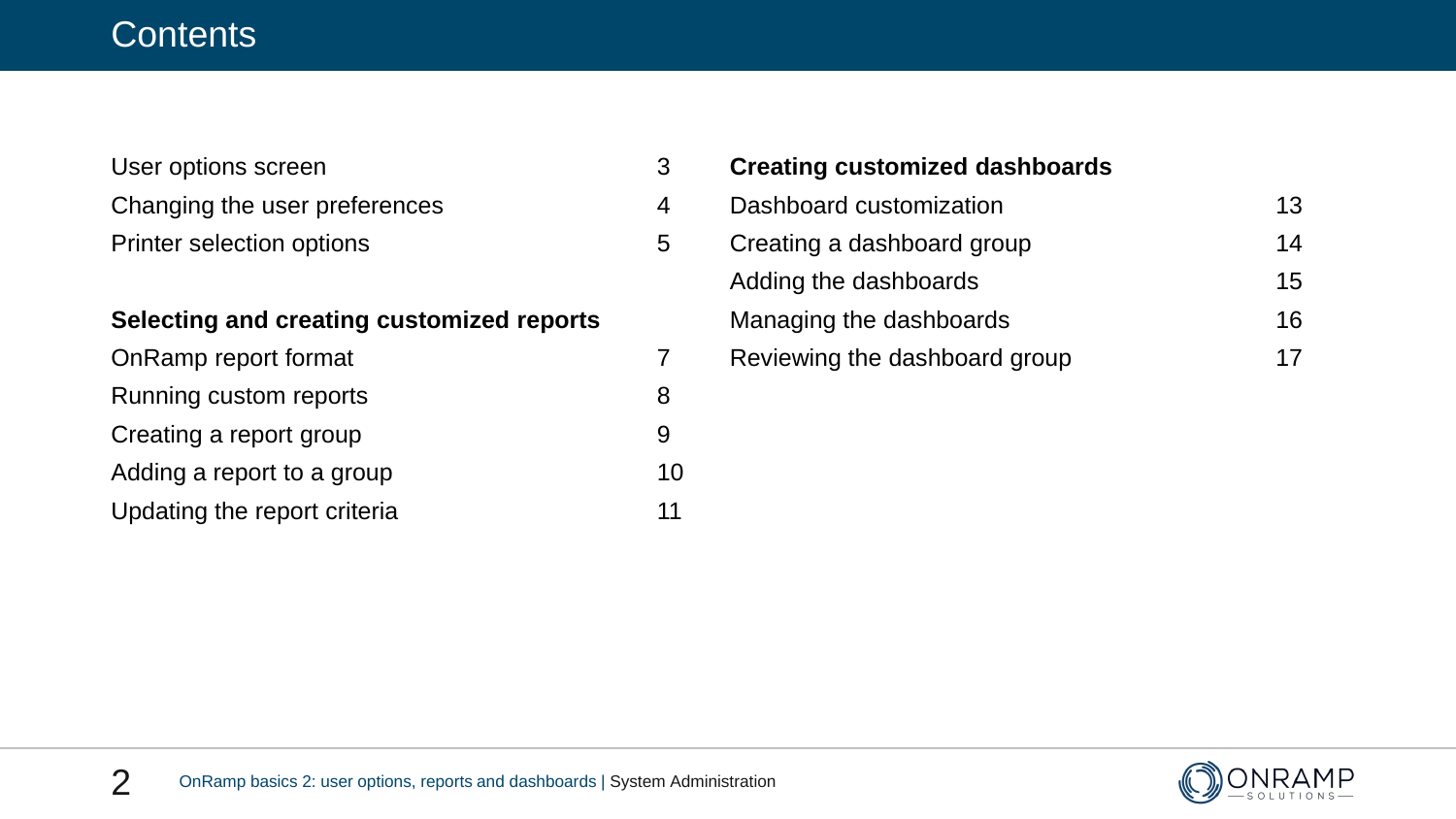#### User options screen

#### The **User Options and Preferences [S2065]**  screen gives users the option to:

- Set up custom dashboards.
- Set up custom reports.
- Save their previous session.
- Confirm session exit.
- Manage their printers, etc.

| User Options And Preferences [S2065] [S2065]                                                                       |                                                    |                  |                 |           |              |                     |              |              |              |                 |                | $\overline{\mathbb{Z}}$ |
|--------------------------------------------------------------------------------------------------------------------|----------------------------------------------------|------------------|-----------------|-----------|--------------|---------------------|--------------|--------------|--------------|-----------------|----------------|-------------------------|
| User Info And Preferences                                                                                          |                                                    |                  |                 |           |              |                     |              |              |              |                 |                |                         |
| **User ID: dbardsley                                                                                               |                                                    |                  | Disable Viewer: | <b>No</b> |              | Issue Updates:      |              | No           |              | My Reports      |                |                         |
| Full Name: Darren Bardslev                                                                                         |                                                    | Maximize Viewer: |                 | Yes       |              | Enable Debugger:    |              | No           |              |                 |                |                         |
| $\vert$<br>Employee ID:                                                                                            |                                                    | Save Session:    |                 | Yes       |              | Collapse Top Menu:  |              | Yes          |              |                 |                |                         |
| Email:<br>a bite discourse adulters can                                                                            |                                                    |                  | Confirm Exit:   | Yes       |              | Collapse Side Menu: |              | Yes          |              | My Dashboards   |                |                         |
| Signature File.:                                                                                                   |                                                    |                  |                 |           |              |                     |              |              |              |                 |                |                         |
| Start In: DASHBOARD                                                                                                | Dashboards                                         |                  | Filter Limit:   |           | 0            | PO Limit:           |              | o            |              |                 |                |                         |
|                                                                                                                    |                                                    | Shade Reports:   |                 | <b>No</b> |              | Screen Previews:    |              | <b>No</b>    |              | My Gadgets      |                |                         |
|                                                                                                                    |                                                    |                  |                 |           |              |                     |              |              |              |                 |                |                         |
| User Devices                                                                                                       |                                                    |                  |                 |           |              |                     |              |              |              |                 |                |                         |
| $\neg$ Device Name                                                                                                 |                                                    |                  | Default         | Active    | <b>WO</b>    | Zebra               | Cheque       | Zebra Green  | DataMax      | PM (Machine)    | PM (Fixture)   | $\blacktriangle$        |
| (MF, 28), 64405, FT(1)70, St, St, 2014 Lase Sc Frebasona F1203x<br><b>MAY 1981</b> - Allen<br><b>PL. M. M. PVM</b> |                                                    |                  |                 |           |              |                     |              |              |              |                 |                |                         |
|                                                                                                                    | lase/hop.bls# (Museum) is bichuts 1899 (JPE-PC), & |                  |                 |           |              |                     |              |              |              |                 |                |                         |
| SUPERINTENDENT CORNER LINES                                                                                        |                                                    |                  |                 |           |              |                     |              |              |              |                 |                |                         |
| LETANIA RF                                                                                                         |                                                    |                  |                 |           |              |                     |              |              |              |                 |                |                         |
|                                                                                                                    |                                                    |                  |                 |           |              |                     |              |              |              |                 |                |                         |
|                                                                                                                    | Officerative Intitiate HPF Dark                    |                  |                 |           |              |                     |              |              |              |                 |                |                         |
|                                                                                                                    | appt Pro 1476(b) 1877 P.C. & Dartmorti             |                  | $\mathbf{x}$    |           | $\mathbf{x}$ | $\mathbf{x}$        | $\mathbf{x}$ | $\mathbf{x}$ | $\mathbf{x}$ | $\mathbf{x}$    | $\mathbf{x}$   |                         |
| LE Décauf 195 Document 10186                                                                                       |                                                    |                  |                 |           |              |                     |              |              |              |                 |                |                         |
| <b>AMOUNTDAY To Draftore 2018</b>                                                                                  |                                                    |                  |                 |           |              |                     |              |              |              |                 |                | ٠                       |
| Cloud Printing History                                                                                             |                                                    |                  |                 |           |              |                     |              |              |              | Delete Inactive | Refresh        |                         |
| Device Detail                                                                                                      |                                                    |                  |                 |           |              |                     |              |              |              |                 |                |                         |
| Select All Records<br>Label Type: <all></all>                                                                      |                                                    |                  |                 |           |              |                     |              |              |              |                 |                |                         |
| -Label                                                                                                             | Type<br><b>Description</b>                         |                  |                 |           |              |                     |              |              |              |                 | Label Override |                         |
|                                                                                                                    |                                                    |                  |                 |           |              |                     |              |              |              |                 |                |                         |
|                                                                                                                    |                                                    |                  |                 |           |              |                     |              |              |              |                 |                |                         |
|                                                                                                                    |                                                    |                  |                 |           |              |                     |              |              |              |                 |                |                         |
|                                                                                                                    |                                                    |                  |                 |           |              |                     |              |              |              |                 |                |                         |
|                                                                                                                    |                                                    |                  |                 |           |              |                     |              |              |              |                 |                |                         |
| F1 for Help                                                                                                        | Edit<br><b>Browse</b>                              |                  | Add             | Delete    |              | OK                  |              | Cancel       |              | Print           | Exit           |                         |

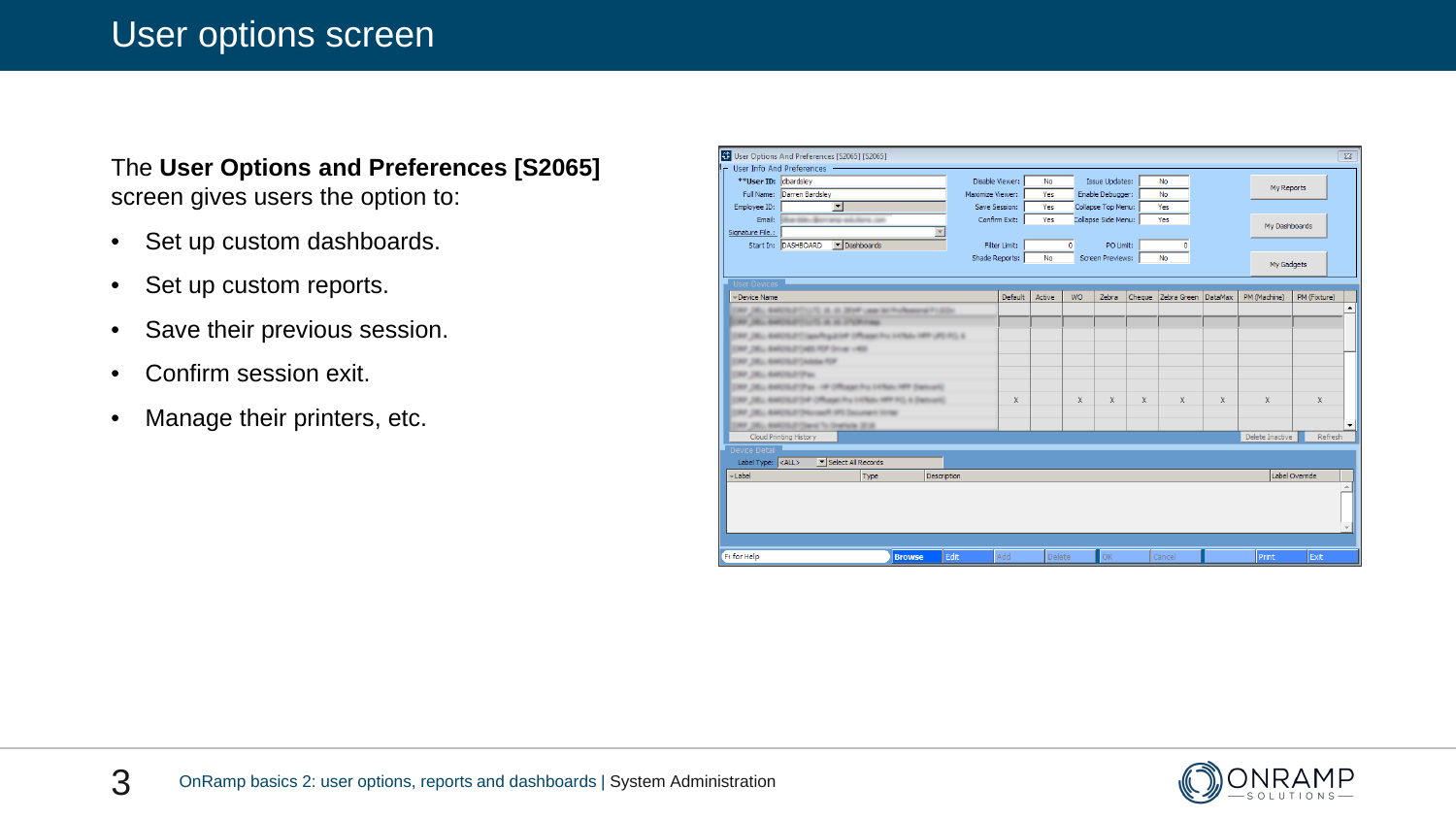### Changing the user preferences

- 1. To change the **User Info and Preferences**, click **Edit** in the bottom menu.
- 2. To change a field with a **Yes** or **No** option click on the field once.
- 3. Add or update your user information in the fields highlighted green.
- 4. Click **OK** when complete

**Note:** *The fields indicated in green can be edited. The fields indicated in blue have already been updated.*

| User Options And Preferences [S2065] [S2065]<br>- User Info And Preferences - |               |             |                  |                 |            |              |                             |              |              |                |                 |                |
|-------------------------------------------------------------------------------|---------------|-------------|------------------|-----------------|------------|--------------|-----------------------------|--------------|--------------|----------------|-----------------|----------------|
| **User ID: dbardsley                                                          |               |             |                  | Disable Viewer: |            |              |                             |              |              |                |                 |                |
|                                                                               |               |             |                  |                 | <b>No</b>  |              | Issue Updates:              |              | <b>No</b>    |                | My Reports      |                |
| Full Name: Darren Bardsley                                                    |               |             | Maximize Viewer: |                 | <b>Yes</b> |              | Enable Debugger:            |              | <b>No</b>    |                |                 |                |
| $\vert \cdot \vert$<br>Employee ID:                                           |               |             |                  | Save Session:   | Yes        |              | Collapse Top Menu:          |              | <b>Yes</b>   |                |                 |                |
| Email:<br>discovered with them, can                                           |               |             |                  | Confirm Exit:   | <b>Yes</b> |              | Collapse Side Menu:         |              | Yes          | $\overline{2}$ | My Dashboards   |                |
| Signature File.:                                                              |               |             |                  |                 |            |              |                             |              |              |                |                 |                |
| Start In: DASHBOARD<br>Dashboards                                             |               |             |                  | Filter Limit:   |            | $\mathbf{0}$ | PO Limit:                   |              | $\mathbf{0}$ |                |                 |                |
|                                                                               |               |             |                  | Shade Reports:  | No.        |              | Screen Previews:            |              | <b>No</b>    |                | My Gadgets      |                |
| <b>User Devices</b>                                                           |               |             |                  |                 |            |              |                             |              |              |                |                 |                |
| -Device Name                                                                  |               |             |                  | Default         | Active     | <b>WO</b>    | Zebra                       | Cheque       | Zebra Green  | DataMax        | PM (Machine)    | PM (Fixture)   |
| THE USL AND SURFICUTS IN IN 2014 Law by Furbane at FUES.                      |               |             |                  |                 |            |              |                             |              |              |                |                 |                |
| <b>WE DEL BAROLETILITI A A FROM</b>                                           |               |             |                  |                 |            |              |                             |              |              |                |                 |                |
| AMOS ET (applica 24 Officer Inc 1450), MF (AS 10), E                          |               |             |                  |                 |            |              |                             |              |              |                |                 |                |
| (MF_28), distributional PDF Driver (HD)                                       |               |             |                  |                 |            |              |                             |              |              |                |                 |                |
| TAY JR., ANTIS FOUND TOP                                                      |               |             |                  |                 |            |              |                             |              |              |                |                 |                |
| THE TALL GARDEN FOR                                                           |               |             |                  |                 |            |              |                             |              |              |                |                 |                |
| (MF, 28), AMOS 2-7 pa. - MF CRusach a 1476ds 1877 Eastwald                    |               |             |                  |                 |            |              |                             |              |              |                |                 |                |
| (MF, 28), distribution college fra 1476b; NFF FC, 4 Danisari)                 |               |             |                  | $\mathbf{x}$    |            | $\mathbf{x}$ | $\mathbf{x}$                | $\mathbf{x}$ | $\mathbf{x}$ | $\mathbf{x}$   | $\mathbf{x}$    | $\mathbf{x}$   |
| (MF, 28), AMOS & Driving R. (PE Dasung C 10 lie)                              |               |             |                  |                 |            |              |                             |              |              |                |                 |                |
| (MF_26), 64405, F/2ard To Draftolk 2018.                                      |               |             |                  |                 |            |              |                             |              |              |                |                 |                |
| Cloud Printing History                                                        |               |             |                  |                 |            |              |                             |              |              |                | Delete Inactive | Refresh        |
| Device Detail                                                                 |               |             |                  |                 |            |              |                             |              |              |                |                 |                |
| Label Type: <all><br/>Select All Records</all>                                |               |             |                  |                 |            |              |                             |              |              |                |                 |                |
| $\blacktriangleright$ Label                                                   | Type          | Description |                  |                 |            |              |                             |              |              |                |                 | Label Override |
|                                                                               |               |             |                  |                 |            |              |                             |              |              |                |                 |                |
|                                                                               |               |             |                  |                 |            |              |                             |              |              |                |                 |                |
|                                                                               |               |             |                  |                 |            |              |                             |              |              |                |                 |                |
|                                                                               |               |             |                  |                 |            |              |                             |              |              |                |                 |                |
|                                                                               |               |             |                  |                 |            |              |                             |              |              |                |                 |                |
|                                                                               | <b>Browse</b> | Edit        |                  | Add             | Delete     |              | $\overline{\phantom{a}}$ OK |              | Cancel       |                | Print           | Exit           |
| F1 for Help                                                                   |               |             |                  |                 |            |              |                             |              |              |                |                 |                |

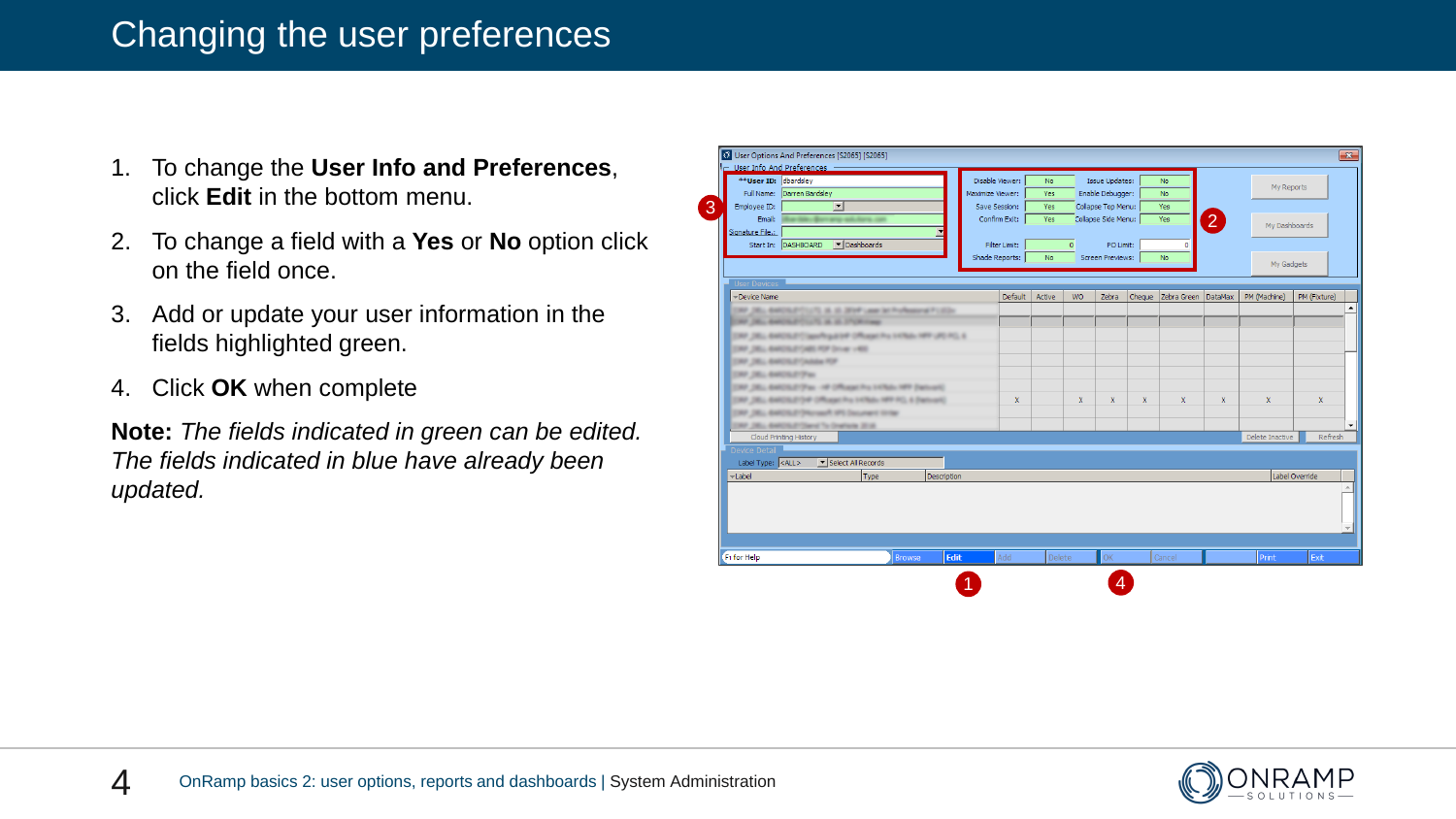Users are able to manage which one of their connected network printers can be used with OnRamp.

Network printers can be used to print out work orders, reports, cheques (*depending on privileges*) and a variety of different labels.

- 1. To designate a printer for a specific OnRamp function, select it from the list.
- 2. To assign the printer, click the **Edit** button in the bottom menu.
- 3. Select the printer by clicking on the associated field. An "**X**" will appear when the printer has been selected.
- 4. Click **OK** to complete.

| User Options And Preferences [S2065] [S2065]                        |               |                  |                         |                         |                         |                         |                         |                            |                         |                         |                         |
|---------------------------------------------------------------------|---------------|------------------|-------------------------|-------------------------|-------------------------|-------------------------|-------------------------|----------------------------|-------------------------|-------------------------|-------------------------|
| User Info And Preferences                                           |               |                  |                         |                         |                         |                         |                         |                            |                         |                         |                         |
| ** User ID: dbardsley                                               |               |                  | Disable Viewer:         | <b>No</b>               |                         | Issue Updates:          |                         | <b>No</b>                  |                         | My Reports              |                         |
| Full Name: Darren Bardsley                                          |               | Maximize Viewer: |                         | Yes                     |                         | Enable Debugger:        |                         | <b>No</b>                  |                         |                         |                         |
| $\overline{\phantom{a}}$<br>Employee ID:                            |               |                  | Save Session:           | Yes                     |                         | Collapse Top Menu:      |                         | <b>Yes</b>                 |                         |                         |                         |
| Email: dbardsley@onramp-solutions.com                               |               |                  | Confirm Exit:           | <b>Yes</b>              |                         | Collapse Side Menu:     |                         | Yes                        |                         | My Dashboards           |                         |
| Signature File.:                                                    |               |                  |                         |                         |                         |                         |                         |                            |                         |                         |                         |
| $\blacktriangleright$ Dashboards<br>Start In: DASHBOARD             |               |                  | Filter Limit:           |                         | $\mathbf{0}$            | PO Limit:               |                         | $\Omega$                   |                         |                         |                         |
|                                                                     |               |                  | Shade Reports:          | <b>No</b>               |                         | Screen Previews:        |                         | <b>No</b>                  |                         | My Gadgets              |                         |
| <b>User Devices</b>                                                 |               |                  |                         |                         |                         |                         |                         |                            |                         |                         |                         |
| Device Name                                                         |               |                  | Default                 | Active                  | <b>WO</b>               | Zebra                   |                         | Cheque Zebra Green DataMax |                         | PM (Machine)            | PM (Fixture)            |
| THE 281-646<br>NUMBER OF A REPORT OF A REPORT OF A REPORT OF A REAL |               |                  |                         | ٠                       |                         |                         |                         |                            |                         |                         |                         |
| THE 281 AMOUNTS US A STORING                                        |               |                  |                         | ٠                       |                         |                         |                         |                            |                         |                         |                         |
| (392 JB), 640352 ((applygable) (Phase) hu 1476b; NFF (AS FC, E      |               |                  |                         | ٠                       |                         |                         |                         |                            |                         |                         |                         |
| 2342 2812 4440 527 (485 PDF Driver 1455)                            |               |                  |                         | ٠                       |                         |                         |                         |                            |                         |                         |                         |
| TIRE DEL GARDEZ CASSA FOR                                           |               |                  |                         | ٠                       |                         |                         |                         |                            |                         |                         |                         |
| THE TRU BARTER FOW                                                  |               |                  |                         | ٠                       |                         | 3                       |                         |                            |                         |                         |                         |
| (M .M.; 6403/75 Par of Officer hy HStar MF Selved)                  |               |                  |                         |                         |                         |                         |                         |                            |                         |                         |                         |
| [ORP_DELL-BARDSLEY]HP Officejet Pro X476dw MFP PCL 6 (Network)      |               |                  | $\overline{\mathsf{x}}$ | $\overline{\mathsf{x}}$ | $\overline{\mathsf{x}}$ | $\overline{\mathsf{x}}$ | $\overline{\mathsf{x}}$ | $\overline{\mathsf{x}}$    | $\overline{\mathsf{x}}$ | $\overline{\mathsf{x}}$ | $\overline{\mathsf{x}}$ |
| 1997 J.W.; dolit/A.P.Dhiroach 975 Socurant 1974                     |               |                  |                         | ٠                       |                         |                         |                         |                            |                         |                         |                         |
| 1987 JAL: AMOSJF/Sand To Draftolk 2018                              |               |                  |                         |                         |                         |                         |                         |                            |                         |                         |                         |
| <b>Cloud Printing History</b>                                       |               |                  |                         |                         |                         |                         |                         |                            |                         | Delete Inactive         | Refresh                 |
| Device Detail                                                       |               |                  |                         |                         |                         |                         |                         |                            |                         |                         |                         |
| Label Type: <all><br/>Select All Records</all>                      |               |                  |                         |                         |                         |                         |                         |                            |                         |                         |                         |
| Type<br>-Label                                                      | Description   |                  |                         |                         |                         |                         |                         |                            |                         |                         | Label Override          |
|                                                                     |               |                  |                         |                         |                         |                         |                         |                            |                         |                         |                         |
|                                                                     |               |                  |                         |                         |                         |                         |                         |                            |                         |                         |                         |
|                                                                     |               |                  |                         |                         |                         |                         |                         |                            |                         |                         |                         |
|                                                                     |               |                  |                         |                         |                         |                         |                         |                            |                         |                         |                         |
|                                                                     |               |                  |                         |                         |                         |                         |                         |                            |                         |                         |                         |
|                                                                     |               |                  |                         |                         |                         |                         |                         |                            |                         |                         |                         |
| Fi for Help                                                         | <b>Browse</b> | Edit             | Add                     | <b>Delete</b>           |                         | OK                      |                         | <b>Cancel</b>              |                         | <b>Print</b>            | Exit                    |
|                                                                     |               |                  |                         |                         |                         |                         |                         |                            |                         |                         |                         |
|                                                                     |               |                  |                         |                         |                         |                         |                         |                            |                         |                         |                         |

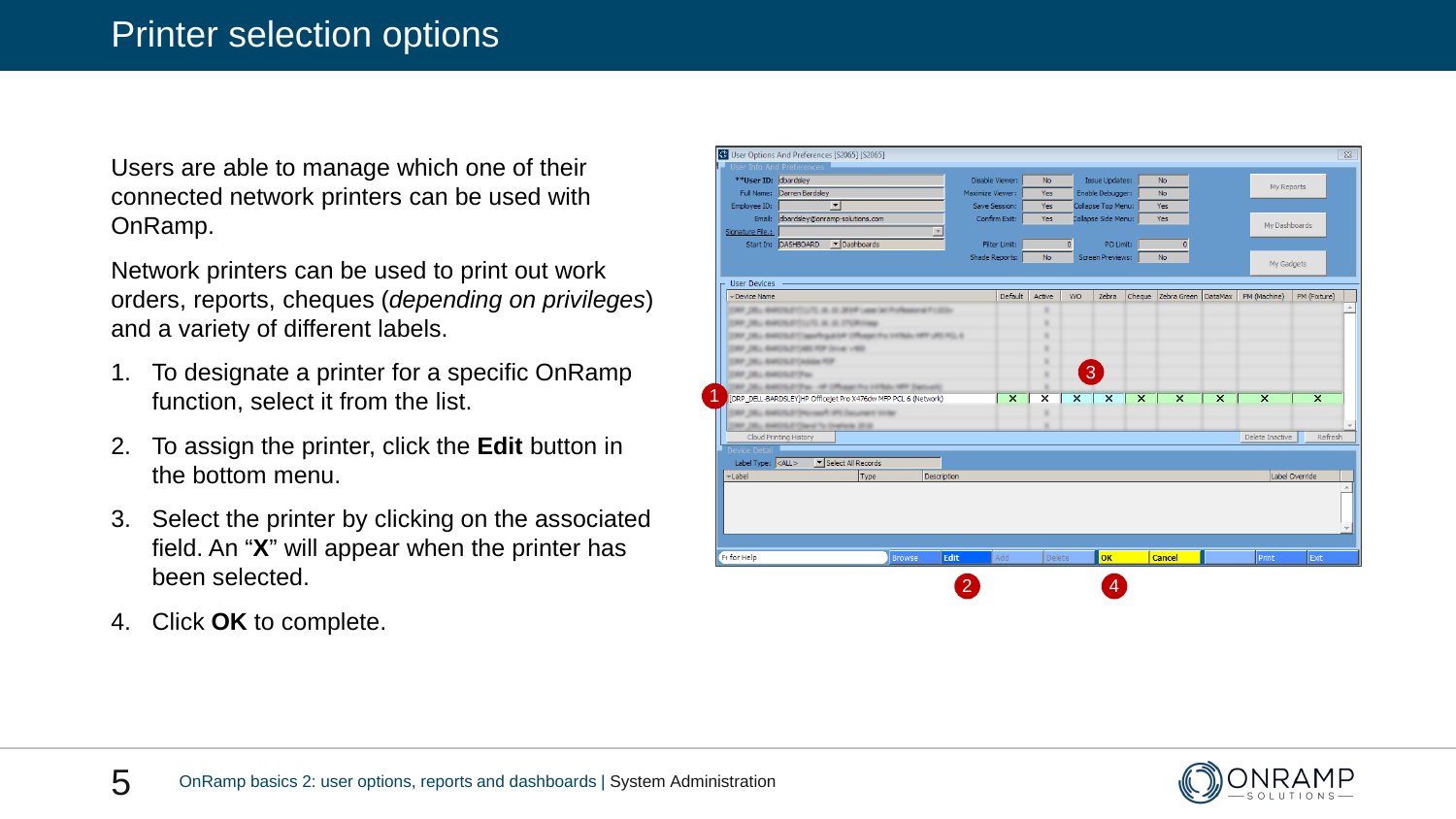SYSTEM ADMINISTRATION

## SELECTING AND CREATING CUSTOMIZED REPORTS

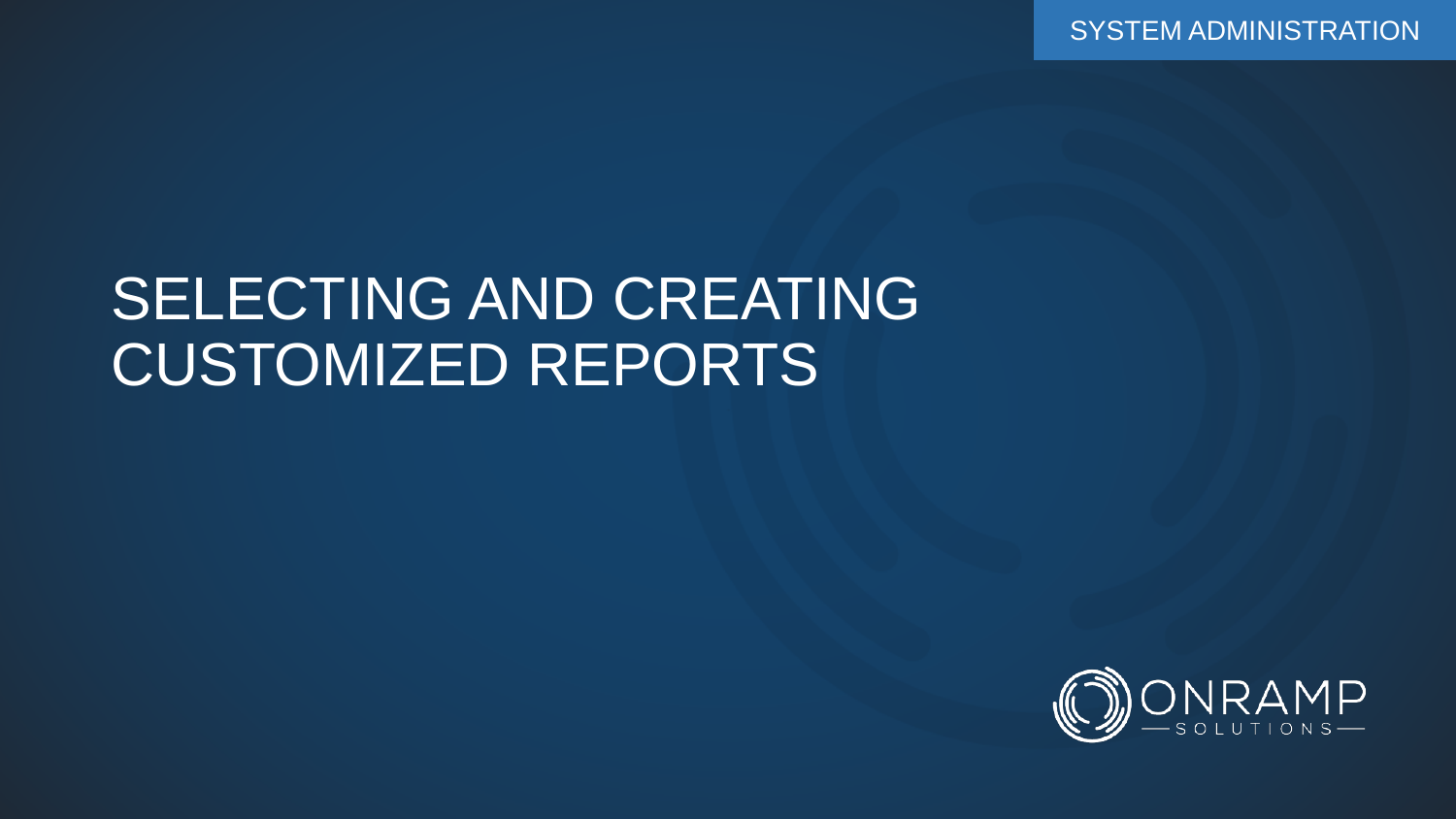Before we learn how to compile a group of customized reports we will look at the report format OnRamp produces.

Reporting, allows users to compile and present their OnRamp data based on criteria filters which can be customized.

Depending on your requirements, criteria selection can provide either a broad view or a granular view of information.

| REPORT: Vendor Setup - [R4721]         |                                    |                                                          |                                                              |                                     |                                  |                          |                |                     |                          |                          | $\Box$<br>$\qquad \qquad \Box$ |
|----------------------------------------|------------------------------------|----------------------------------------------------------|--------------------------------------------------------------|-------------------------------------|----------------------------------|--------------------------|----------------|---------------------|--------------------------|--------------------------|--------------------------------|
| Criteria<br>No Criteria Available      |                                    |                                                          |                                                              |                                     |                                  |                          |                |                     |                          |                          |                                |
| <b>Filters</b>                         |                                    |                                                          |                                                              |                                     |                                  |                          |                |                     |                          |                          |                                |
| Reset                                  |                                    |                                                          |                                                              |                                     |                                  |                          |                |                     |                          |                          |                                |
| 1. Vendor ID:<br>ᅬ                     | Jun 14, 2017 Wed 11:50 AM          |                                                          |                                                              |                                     | <b>Vendor Setup</b>              |                          |                |                     |                          |                          | Page 1                         |
| 2. Vendor Name:                        |                                    |                                                          |                                                              |                                     |                                  |                          |                |                     |                          |                          |                                |
| ᅬ                                      | Vendor<br>ID                       | Vendor<br>Name                                           | <b>Remit To</b><br>Name                                      |                                     | Credit<br>Terms                  | Pay<br>Type              | A/P<br>Account | Purchase<br>Account | Last Cheque<br>Dute      | Tax<br>Report<br>Federal |                                |
| 3. Remit To Name:<br>≛                 | <b>1STPLACE</b><br>2RI             | <b>1ST PLACE FIRE PROTECTION</b>                         | <b>1ST PLACE FIRE PROTECTION</b><br><b>2RI ROBOTICS CORP</b> |                                     | <b>NET60</b>                     | <b>CHO</b>               | 3201<br>3201   | 7510                | 05/30/2017               | No                       | 890220114                      |
| 4. Credit Terms:<br>ᅬ                  | <b>407 ETR</b>                     | 2RI ROBOTICS CORP<br><b>407 ETR - EXPRESS TOLL ROUTE</b> |                                                              | <b>407 ETR - EXPRESS TOLL ROUTE</b> | <b>NET60</b><br><b>NETO</b>      | CHQ<br>CHO               | 3201           | 7502<br>7654        | 02/06/2017<br>11/07/2016 | No<br>No                 |                                |
| 5. Pay Type:<br>ᅬ                      | <b>ASAMANUC</b>                    | A&A MANUFACURING CO INC.                                 | ASA MANUFACURING CO INC.                                     |                                     | <b>NET30</b>                     | QHO                      | 3202           | 7501                | 07/14/2014               | No                       |                                |
|                                        | A&M                                | <b>A&amp;M HEAT TREATING LTD</b>                         | <b>A&amp;M HEAT TREATING LTD</b>                             |                                     | Net30                            | CHO                      | 3201           | 9999                |                          | No                       |                                |
| 6. A/P Account:<br>▾                   | AT.S                               | <b>ACTIVE TRANSPORT SERVICES</b>                         |                                                              | <b>ACTIVE TRANSPORT SERVICES</b>    | <b>NET60</b>                     | <b>CHO</b>               | 3201           | 7044                | 03/09/2000               | No                       | 899614465RT                    |
| 7. Purchase Accoun                     | AAA HALT<br><b>ABANTOE</b>         | AAA HALTON TAXE OF OAKVILLE<br>ABANTO, EMMANUEL          | ABANTO, EMMANUEL                                             | AAA HALTON TAXI OF OAKVILLE         | <b>NETO</b><br><b>NETO</b>       | CHO<br>CHO               | 3201<br>3201   | 7654<br>7654        | 03/27/2017<br>03/02/2017 | No<br>No                 |                                |
| ᅬ                                      | <b>ARCNACO</b>                     | ABC NACO - NEPCO INC                                     | ARC NACO - NEPOD TNC.                                        |                                     | <b>NFT60</b>                     | CHO                      | 3202           | 1601                | 11/15/2001               | No.                      | FTN 42-1518416                 |
| $\mathbf{r}$<br>8. Last Cheque Date    | <b>ABELL</b>                       | ABELL PEST CONTROL INC                                   | ABELL PEST CONTROL INC                                       |                                     | Net30                            | <b>CHO</b>               | 3201           | 7510                | 03/20/2017               | No                       | 100012590                      |
|                                        | <b>ABRAMSM</b>                     | ABRAMS, MICHAEL                                          | ABRAMS, MICHAEL                                              |                                     | NetD                             | <b>CHO</b>               | 3201           | 1601                |                          | No                       |                                |
| 9. Tax Report:<br>ᅬ                    | <b>ABS MACH</b>                    | ABS MACHINING INC.                                       | ABS MACHINING INC.                                           |                                     | NET60                            | CHQ                      | 3201           | 7482                | 05/31/2010               | No                       |                                |
| $\vert \cdot \vert$<br>10. Federal ID: | <b>Access America</b>              | <b>Access America Transport</b>                          | <b>Access America Transport</b>                              |                                     | Net30                            | <b>CHO</b>               | 3201           | 1601                |                          | No                       |                                |
|                                        | <b>ACCU US</b><br><b>ACCUCAM</b>   | ACCUCAM MACHINING (USD)<br><b>ACCUCAM (CDN)</b>          | <b>ACCUCAM MACHINING</b><br>ACCUCAM MACHINING                |                                     | <b>NET60</b><br><b>NET60</b>     | <b>CHO</b><br>CHO        | 3202<br>3201   | 1601<br>1601        | 04/03/2017<br>04/03/2017 | No<br>No                 |                                |
|                                        | <b>ACCUTECH</b>                    | <b>ACCUTECH MACHINE</b>                                  | <b>ACCUTECH MACHINE</b>                                      |                                     | Net30                            | CHO                      | 3202           | 1601                | 07/11/2016               | No                       |                                |
|                                        | <b>ACKLANDS</b>                    | <b>ACKLANDS GRAINGER</b>                                 | <b>ACKLANDS GRAINGER</b>                                     |                                     | Net30                            | <b>CHO</b>               | 3201           | 7501                | 08/08/2016               | No                       |                                |
|                                        | <b>ACKURATE</b>                    | ACKURATE TOOLS LTD.                                      | <b>ACKURATE TOOLS LTD.</b>                                   |                                     | <b>NET60</b>                     | <b>CHO</b>               | 3201           | 1601                | 08/15/2006               | No                       |                                |
|                                        | <b>ACM</b>                         | <b>AUTOMATED CUTTING</b><br><b>MACHINERY</b>             | AUTOMATED CUTTING<br><b>MACHINERY</b>                        |                                     | <b>NET30</b>                     | CHQ                      | 3201           | 7501                | 03/06/2017               | No.                      |                                |
|                                        | <b>ACUREN</b>                      | <b>ACUREN GROUP INC</b>                                  | ACUREN GROUP INC                                             |                                     | <b>NET30</b>                     | <b>CHO</b>               | 3201           | 7419                | 01/28/2013               | No                       |                                |
|                                        | Adiam<br><b>ADILR</b>              | ADIAM LASER INC.<br><b>ADIL RAFAY</b>                    | ADIAM LASER INC.<br><b>ADIL RAFAY</b>                        |                                     | Net30<br><b>NetO</b>             | CHO<br><b>CHO</b>        | 3201<br>3201   | 1601<br>9999        | 05/11/2015<br>05/23/2013 | <b>No</b><br>No          |                                |
|                                        | <b>ADV SERV</b>                    | <b>ADVANCED SERVO</b>                                    | <b>ADVANCED SERVO</b>                                        |                                     | Net30                            | <b>CHO</b>               | 3201           | 7502                | 11/30/2015               | No                       |                                |
|                                        |                                    | <b>TECHNOLOGIES</b>                                      | <b>TECHNOLOGIES</b>                                          |                                     |                                  |                          |                |                     |                          |                          |                                |
|                                        | <b>ADV WASTE</b>                   | <b>ONTARIO WASTE</b>                                     | <b>ONTARIO WASTE</b>                                         |                                     | Net15                            | CHO                      | 3201           | 7461                | 03/20/2017               | <b>No</b>                |                                |
|                                        | <b>ADVANCE</b>                     | ADVANCE BAR CODE SOLUTIONS                               |                                                              | ADVANCE BAR CODE SOLUTIONS          | <b>NET60</b>                     | <b>CHO</b>               | 3201           | 7420                | 12/12/2016               | No                       | 139687632                      |
|                                        | <b>ADVANTAG</b>                    | <b>ADVANTAGE SPECIALTIES</b>                             | <b>ADVANTAGE SPECIALTIES</b>                                 |                                     | <b>NET30</b>                     | <b>CHO</b>               | 3201           | 7420                | 01/23/2017               | No                       |                                |
|                                        | <b>AEROTEK</b>                     | <b>AEROTEK ULC</b>                                       | <b>AEROTEK ULC</b>                                           |                                     | <b>NET15</b>                     | CHO                      | 3201           | 3520                | 03/25/2013               | No                       |                                |
|                                        | AFM<br>AGF                         | AFM INC. (CDN FUNDS)                                     | AFM INC. (CDN FUNDS)                                         |                                     | 29610, 30                        | CHQ                      | 3201<br>3201   | 7415<br>9999        | 03/22/2010               | No                       | 886444454                      |
|                                        | AGO                                | <b>AGF ACCESS</b><br>AGO INDUSTRIES INC                  | AGF ACCESS<br><b>AGO INDUSTRIES INC</b>                      |                                     | Net30<br>Net30                   | <b>CHO</b><br>CHO        | 3201           | 7421                | 02/22/2016<br>02/06/2017 | No<br>No                 |                                |
|                                        | <b>AIM</b>                         | AMERICAN IRON & METAL                                    | AMERICAN IRON & METAL                                        |                                     | Net30                            | CHO                      | 3201           | 7510                |                          | No                       |                                |
|                                        | <b>AIRKOOL</b>                     | <b>AIR KOOL LIMITED</b>                                  | AIR KOOL LIMITED                                             |                                     | Net30                            | <b>CHO</b>               | 3201           | 7510                | 04/03/2017               | No                       | R100093954                     |
|                                        | <b>AIRLIOUI</b>                    | AIR LIQUIDE CANADA INC                                   | AIR LIQUIDE CANADA INC                                       |                                     | Net <sub>50</sub>                | CHO                      | 3201           | 7402                | 03/29/2017               | No                       | R100767532                     |
|                                        | <b>AIRMAX</b>                      | <b>AIRMAX COMPRESSOR</b>                                 | <b>AIRMAX COMPRESSOR</b>                                     |                                     | NET60                            | CHQ                      | 3201           | 7501                | 07/30/2007               | <b>No</b>                |                                |
|                                        | <b>AIRSEP</b>                      | <b>SERVICES</b><br><b>AIR SEPRATATION</b>                | <b>SERVICES</b><br><b>AIR SEPRATATION</b>                    |                                     | Net30                            | <b>CHO</b>               | 3201           | 9999                | 06/27/2016               | No                       |                                |
|                                        |                                    | <b>TECHNOLOGIES INC</b>                                  | <b>TECHNOLOGIES INC</b>                                      |                                     |                                  |                          |                |                     |                          |                          |                                |
|                                        | <b>AIRSOLUT</b>                    | <b>AIR SOLUTIONS</b>                                     | AIR SOLUTIONS                                                |                                     | <b>NET60</b>                     | CHQ                      | 3201           | 7502                | 03/20/2017               | <b>No</b>                |                                |
|                                        | <b>AIRTOOL</b>                     | AIR TOOL SERVICES LTD                                    | AIR TOOL SERVICES LTD                                        |                                     | <b>NET60</b>                     | <b>CHO</b>               | 3201           | 7413                | 05/16/2016               | No                       | R100095843                     |
|                                        | AkinolaD                           | <b>AKINOLA, DOTUN</b>                                    | <b>AKINOLA, DOTUN</b>                                        |                                     | Net0                             | CHO                      | 3201           | 9999                | 12/03/2015               | No                       |                                |
|                                        | <b>ALGOMA</b>                      | <b>ALGOMA</b>                                            | <b>ALGOMA</b>                                                |                                     | <b>NET45</b>                     | <b>CHO</b>               | 3201           | 1601                | 04/20/2009               | No                       |                                |
|                                        | <b>AllConect</b><br><b>ALLEGIS</b> | All Connect Carrier for GE                               | All Conect Carrier for GE                                    |                                     | Net30                            | <b>CHO</b><br><b>CHO</b> | 3201<br>3201   | 1601<br>1601        | 09/19/2016               | No                       |                                |
|                                        |                                    | Allegis Corporation                                      | <b>Allegis Corporation</b>                                   |                                     | Net30                            |                          |                |                     |                          | No                       |                                |
|                                        | Control Document: NA               |                                                          |                                                              |                                     | SIT - System Integration Testing |                          |                |                     |                          |                          | Report ID: R4721               |
|                                        |                                    |                                                          |                                                              |                                     |                                  |                          |                |                     |                          |                          |                                |
| Fi for Help                            |                                    | <b>Fullscreen</b><br>Criteria                            | Filters                                                      | Reload                              | Generate                         |                          | Save           | F-Mail              | Export                   | Restore                  | Exit                           |

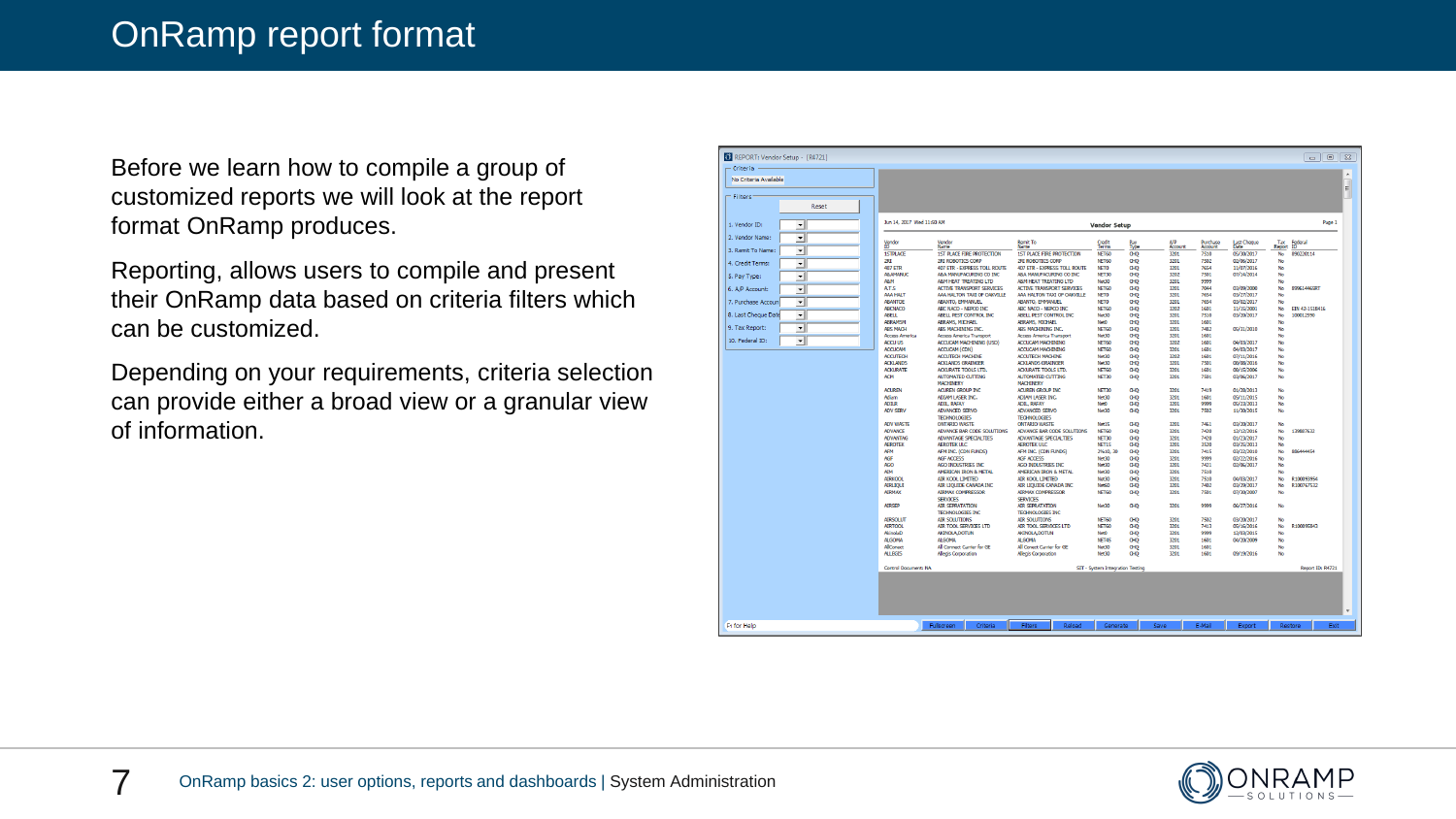OnRamps **Automated Reports Customization [S2071]** screen allows users to select what reports they wish run and when they want them.

Reports can be compiled into individual groups, and those groups can be customized at any point should you wish to add or remove a report.

There is also the option to print out a single report or a complete group of reports.

To open the **Automated Reports Customization [S2071]** screen, click on the "*My Report*" button on the **User Options and preferences [S2065]** screen.

|                         | C2 Automated Reports Customization [S2071] |             |                 |    |              |                           |                                  |              | $\overline{\mathbb{Z}}$   |
|-------------------------|--------------------------------------------|-------------|-----------------|----|--------------|---------------------------|----------------------------------|--------------|---------------------------|
| - Report Groups         |                                            |             |                 |    |              |                           |                                  |              |                           |
| Run Selected List       | Print Selected List                        |             |                 |    |              |                           |                                  |              |                           |
| Name                    | $\triangle$ Description                    |             | Frequency       |    |              | Freq. Factor Sched. Time1 |                                  | Sched. Time2 |                           |
| Production              | Shop floor productivity                    |             | M               | ▼  |              | 5 hr :mi ap               | $\vert \cdot \vert$<br>hr :mi ap |              | $\blacktriangledown$<br>A |
| <b>Sales</b>            | Sales Reports                              |             | W               |    |              | $4 01:00$ PM              |                                  |              |                           |
|                         |                                            |             |                 |    |              |                           |                                  |              |                           |
|                         |                                            |             |                 |    |              |                           |                                  |              |                           |
|                         |                                            |             |                 |    |              |                           |                                  |              |                           |
|                         |                                            |             |                 |    |              | <b>Last Schedule:</b>     |                                  |              |                           |
|                         |                                            |             |                 |    |              | <b>Next Schedule:</b>     |                                  |              |                           |
| Report Group Detail     |                                            |             |                 |    |              |                           |                                  |              |                           |
| Report ID               | <b>Report Name</b>                         |             | -My Description |    |              | Sort                      | Print?                           | Email?       |                           |
|                         |                                            |             |                 |    |              |                           |                                  |              |                           |
|                         |                                            |             |                 |    |              |                           |                                  |              |                           |
|                         |                                            |             |                 |    |              |                           |                                  |              |                           |
|                         |                                            |             |                 |    |              |                           |                                  |              |                           |
|                         |                                            |             |                 |    |              |                           |                                  |              |                           |
|                         |                                            |             |                 |    |              |                           |                                  |              |                           |
|                         |                                            |             |                 |    |              |                           |                                  |              |                           |
|                         |                                            |             |                 |    |              |                           |                                  |              |                           |
| Report Criteria         |                                            |             |                 |    |              |                           |                                  |              |                           |
| Reset to Default        |                                            |             |                 |    |              |                           |                                  |              |                           |
| - Criteria ID           | Description                                |             | Default         |    | Use Default? | Custom Value              |                                  |              |                           |
|                         |                                            |             |                 |    |              |                           |                                  |              |                           |
|                         |                                            |             |                 |    |              |                           |                                  |              |                           |
|                         |                                            |             |                 |    |              |                           |                                  |              |                           |
|                         |                                            |             |                 |    |              |                           |                                  |              |                           |
|                         |                                            |             |                 |    |              |                           |                                  |              |                           |
|                         |                                            |             |                 |    |              |                           |                                  |              |                           |
| F <sub>1</sub> for Help | <b>Browse</b>                              | Edit<br>Add | Delete          | ОK | Cancel       |                           | Print                            | Exit         |                           |

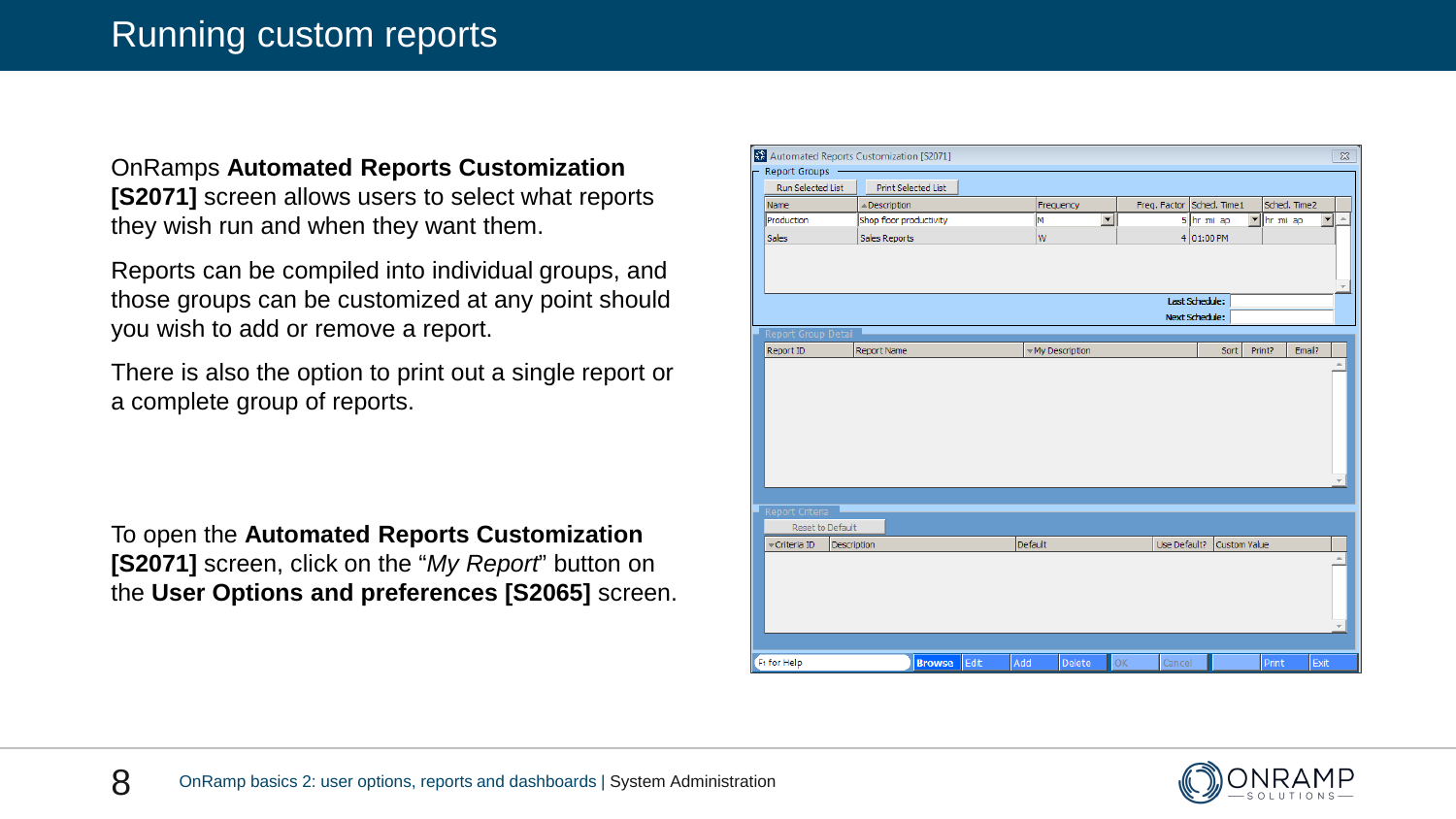For this example, we are going to generate a monthly sales report that will be delivered by email on the 30th of each month.

- 1. To create a new report group select the **Report Groups** frame.
- 2. Click the **Add** button in the bottom menu.
- 3. Give your report group a **Name**.
- 4. Enter a **Description** for your report group.
- 5. Select the **Monthly Frequency** option to receive the report on.
- 6. Enter 30 as a value for the **Frequency Factor**. This will be the day during the month the report will be generated on.
- 7. Click **OK** when complete.



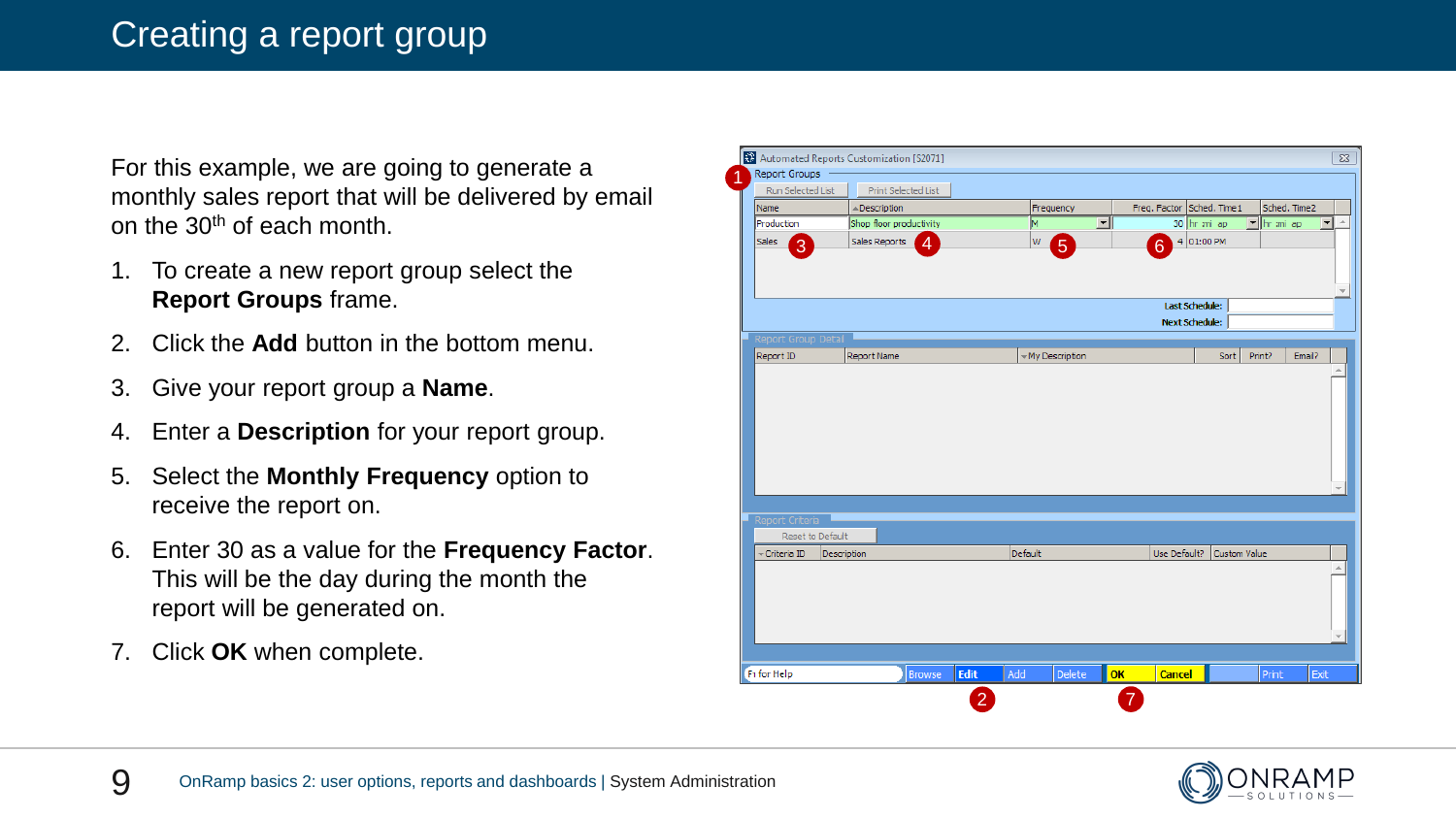#### Adding a report to a group

- 1. Click on the **Report Group Detail** frame.
- 2. Click **Add** in the bottom menu.
- 3. Select a report to add from the **Report ID** menu.
- 4. Enter a **Description** for the report.
- 5. For multiple reports, users have the option to change the output order by entering a sort number.
- 6. To print the report at the designated time, click on the **Print** field to select the "**X**".
- 7. Click on the **Email** and select the "**X**" field to set the report to send to your email address at the designated time.
- 8. Click **OK** to complete.

**Note:** *To add multiple reports for the same group, repeat the above process.*

|                                   | C: Automated Reports Customization [S2071] |                  |              |                            |                                     |             |                         | $\Sigma$             |
|-----------------------------------|--------------------------------------------|------------------|--------------|----------------------------|-------------------------------------|-------------|-------------------------|----------------------|
| Report Groups                     |                                            |                  |              |                            |                                     |             |                         |                      |
| Run Selected List                 | Print Selected List                        |                  |              |                            |                                     |             |                         |                      |
| <b>Name</b>                       | $\triangle$ Description                    | Frequency        |              | Freq. Factor Sched. Time 1 |                                     |             | Sched. Time2            |                      |
| <b>Sales</b>                      | Sales Reports                              | M                | ┳            | 30 <sub>1</sub>            | 1:00 PM                             | Thr mi ap   |                         | $\blacktriangledown$ |
|                                   |                                            |                  |              |                            |                                     |             |                         |                      |
|                                   |                                            |                  |              |                            |                                     |             |                         |                      |
|                                   |                                            |                  |              |                            |                                     |             |                         |                      |
|                                   |                                            |                  |              |                            | Last Schedule:                      |             |                         |                      |
|                                   |                                            |                  |              |                            | Next Schedule: 6/30/2017 1:00:00 PM |             |                         |                      |
| Report Group Detail               |                                            |                  |              |                            |                                     |             |                         |                      |
| Report ID                         | <b>Report Name</b>                         | -My Description  |              |                            | Sort                                | Print?      | Email?                  |                      |
| R3551                             | Sales Forecast - Quantity by Part          | Sales forcasting |              |                            | $\mathbf 0$                         |             | X                       | Á                    |
| $\vert \mathbf{v} \vert$<br>R3510 |                                            | Customer summary |              |                            | $\mathbf{1}$                        |             | $\overline{\mathsf{x}}$ |                      |
| $\mathbf{3}$                      |                                            |                  | ♦            |                            | $\overline{5}$                      | $6^{\circ}$ | $\overline{7}$          |                      |
|                                   |                                            |                  |              |                            |                                     |             |                         |                      |
|                                   |                                            |                  |              |                            |                                     |             |                         |                      |
|                                   |                                            |                  |              |                            |                                     |             |                         |                      |
|                                   |                                            |                  |              |                            |                                     |             |                         |                      |
|                                   |                                            |                  |              |                            |                                     |             |                         |                      |
|                                   |                                            |                  |              |                            |                                     |             |                         |                      |
| Report Criteria                   |                                            |                  |              |                            |                                     |             |                         |                      |
| Reset to Default<br>- Criteria ID | Description                                | Default          |              |                            | Use Default? Custom Value           |             |                         |                      |
|                                   |                                            |                  |              |                            |                                     |             |                         |                      |
|                                   |                                            |                  |              |                            |                                     |             |                         |                      |
|                                   |                                            |                  |              |                            |                                     |             |                         |                      |
|                                   |                                            |                  |              |                            |                                     |             |                         |                      |
|                                   |                                            |                  |              |                            |                                     |             |                         |                      |
|                                   |                                            |                  |              |                            |                                     |             |                         |                      |
| Fi for Help                       | <b>Browse</b>                              | Edit<br>Add      | OK<br>Delete | <b>Cancel</b>              |                                     | Print       |                         | Exit                 |

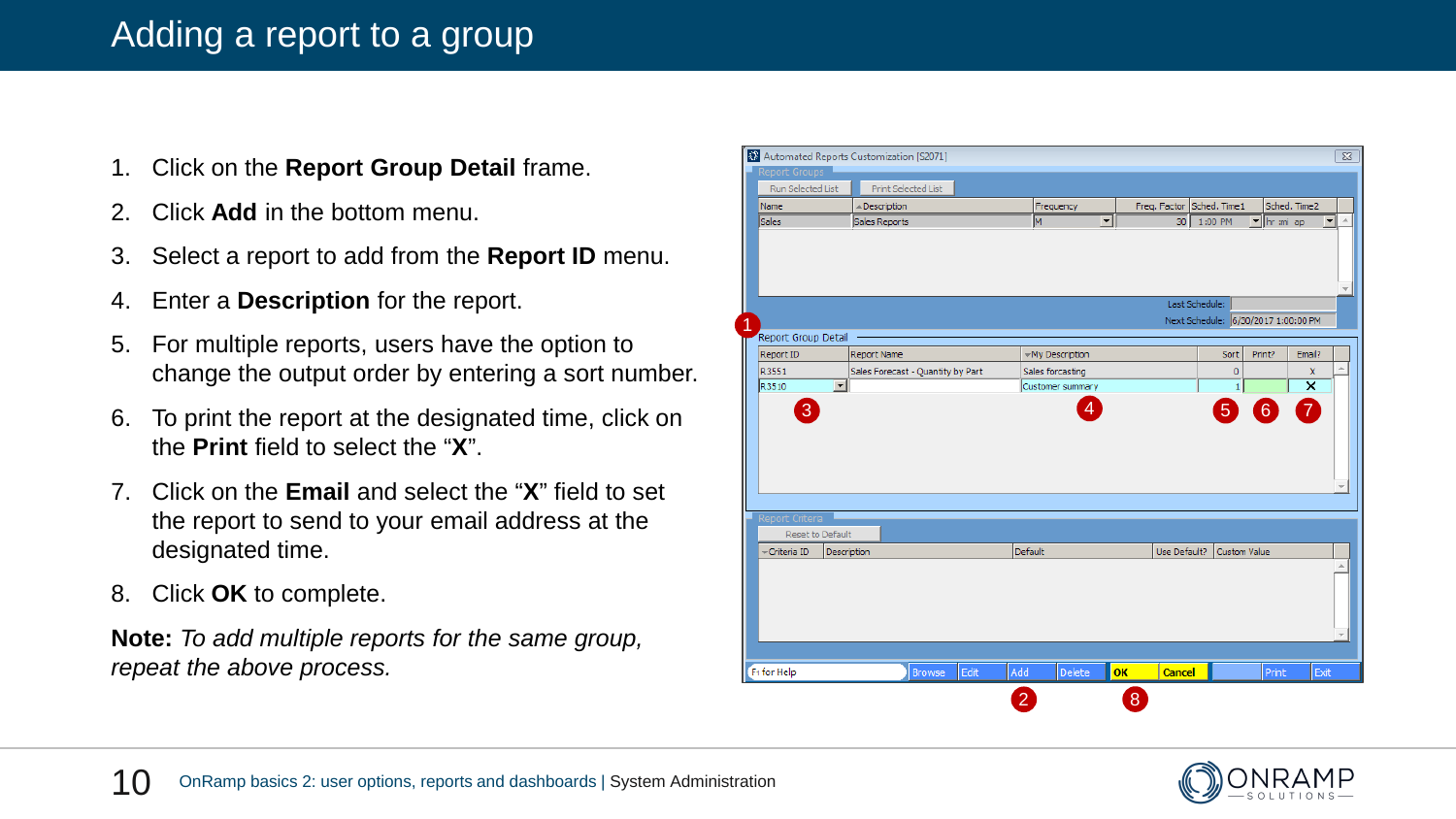### Updating the report criteria

Some reports allow users to change the default criteria values to a custom value.

- 1. Click on the **Report Criteria** frame.
- 2. Select the criteria you want to change.
- 3. Click on the **Edit** button.
- 4. To switch off the default value click on the **Use Default** field to change the value from "**Yes**" to "**No**".
- 5. Select the new **Custom Value** from the drop down menu.
- 6. Click **OK** to finalize.

| <b>Report Groups</b><br>Run Selected List<br>Print Selected List<br>Sched. Time 1<br>Sched. Time2<br>Name<br>$\triangle$ Description<br>Frequency<br>Freq. Factor<br>$\overline{M}$<br>▼<br>1:00 PM<br>▼ hr :mi ap<br><b>Sales</b><br>Sales Reports<br>30<br>Last Schedule:<br>Next Schedule: 6/30/2017 1:00:00 PM<br><b>Report Group Detail</b><br>Report ID<br>Sort<br>Print?<br><b>Report Name</b><br>-My Description<br>Email?<br>R3510<br>Sales Subledger by Customer Summary (Hi: Customer summary<br>1<br>Sales Forecast - Quantity by Part<br>Sales forcasting<br>R3551<br>$\mathbf 0$<br>Report Criteria<br>Reset to Default<br>Default<br><b>Custom Value</b><br>Use Default?<br>- Criteria ID<br>Description<br>2<br>$<$ SITE $>$<br>C1<br>Date From:<br><today><br/>No<br/>C2<br/>Date To:<br/><math>&lt;</math>TODAY<math>&gt;</math><br/>5<br/>LAY<br/>C<sub>3</sub><br/>s<br/>Invoice Type:<br/>C<sub>4</sub><br/>Customer Group:<br/><math>&lt;</math>ALL<math>&gt;</math><br/>Yes</today> |                                                |
|------------------------------------------------------------------------------------------------------------------------------------------------------------------------------------------------------------------------------------------------------------------------------------------------------------------------------------------------------------------------------------------------------------------------------------------------------------------------------------------------------------------------------------------------------------------------------------------------------------------------------------------------------------------------------------------------------------------------------------------------------------------------------------------------------------------------------------------------------------------------------------------------------------------------------------------------------------------------------------------------------------|------------------------------------------------|
|                                                                                                                                                                                                                                                                                                                                                                                                                                                                                                                                                                                                                                                                                                                                                                                                                                                                                                                                                                                                            |                                                |
|                                                                                                                                                                                                                                                                                                                                                                                                                                                                                                                                                                                                                                                                                                                                                                                                                                                                                                                                                                                                            |                                                |
|                                                                                                                                                                                                                                                                                                                                                                                                                                                                                                                                                                                                                                                                                                                                                                                                                                                                                                                                                                                                            |                                                |
|                                                                                                                                                                                                                                                                                                                                                                                                                                                                                                                                                                                                                                                                                                                                                                                                                                                                                                                                                                                                            | $\left\Vert \mathbf{v}\right\Vert$ $\triangle$ |
|                                                                                                                                                                                                                                                                                                                                                                                                                                                                                                                                                                                                                                                                                                                                                                                                                                                                                                                                                                                                            |                                                |
|                                                                                                                                                                                                                                                                                                                                                                                                                                                                                                                                                                                                                                                                                                                                                                                                                                                                                                                                                                                                            |                                                |
|                                                                                                                                                                                                                                                                                                                                                                                                                                                                                                                                                                                                                                                                                                                                                                                                                                                                                                                                                                                                            |                                                |
|                                                                                                                                                                                                                                                                                                                                                                                                                                                                                                                                                                                                                                                                                                                                                                                                                                                                                                                                                                                                            | $\times$                                       |
|                                                                                                                                                                                                                                                                                                                                                                                                                                                                                                                                                                                                                                                                                                                                                                                                                                                                                                                                                                                                            | X.                                             |
|                                                                                                                                                                                                                                                                                                                                                                                                                                                                                                                                                                                                                                                                                                                                                                                                                                                                                                                                                                                                            |                                                |
|                                                                                                                                                                                                                                                                                                                                                                                                                                                                                                                                                                                                                                                                                                                                                                                                                                                                                                                                                                                                            |                                                |
|                                                                                                                                                                                                                                                                                                                                                                                                                                                                                                                                                                                                                                                                                                                                                                                                                                                                                                                                                                                                            |                                                |
|                                                                                                                                                                                                                                                                                                                                                                                                                                                                                                                                                                                                                                                                                                                                                                                                                                                                                                                                                                                                            |                                                |
|                                                                                                                                                                                                                                                                                                                                                                                                                                                                                                                                                                                                                                                                                                                                                                                                                                                                                                                                                                                                            |                                                |
|                                                                                                                                                                                                                                                                                                                                                                                                                                                                                                                                                                                                                                                                                                                                                                                                                                                                                                                                                                                                            | $\blacktriangledown$<br>$\Delta$               |
|                                                                                                                                                                                                                                                                                                                                                                                                                                                                                                                                                                                                                                                                                                                                                                                                                                                                                                                                                                                                            |                                                |
|                                                                                                                                                                                                                                                                                                                                                                                                                                                                                                                                                                                                                                                                                                                                                                                                                                                                                                                                                                                                            |                                                |
|                                                                                                                                                                                                                                                                                                                                                                                                                                                                                                                                                                                                                                                                                                                                                                                                                                                                                                                                                                                                            |                                                |
|                                                                                                                                                                                                                                                                                                                                                                                                                                                                                                                                                                                                                                                                                                                                                                                                                                                                                                                                                                                                            |                                                |
| Edit<br>Add<br>OK<br>Print<br>F1 for Help<br><b>Browse</b><br><b>Cancel</b><br>Delete                                                                                                                                                                                                                                                                                                                                                                                                                                                                                                                                                                                                                                                                                                                                                                                                                                                                                                                      |                                                |

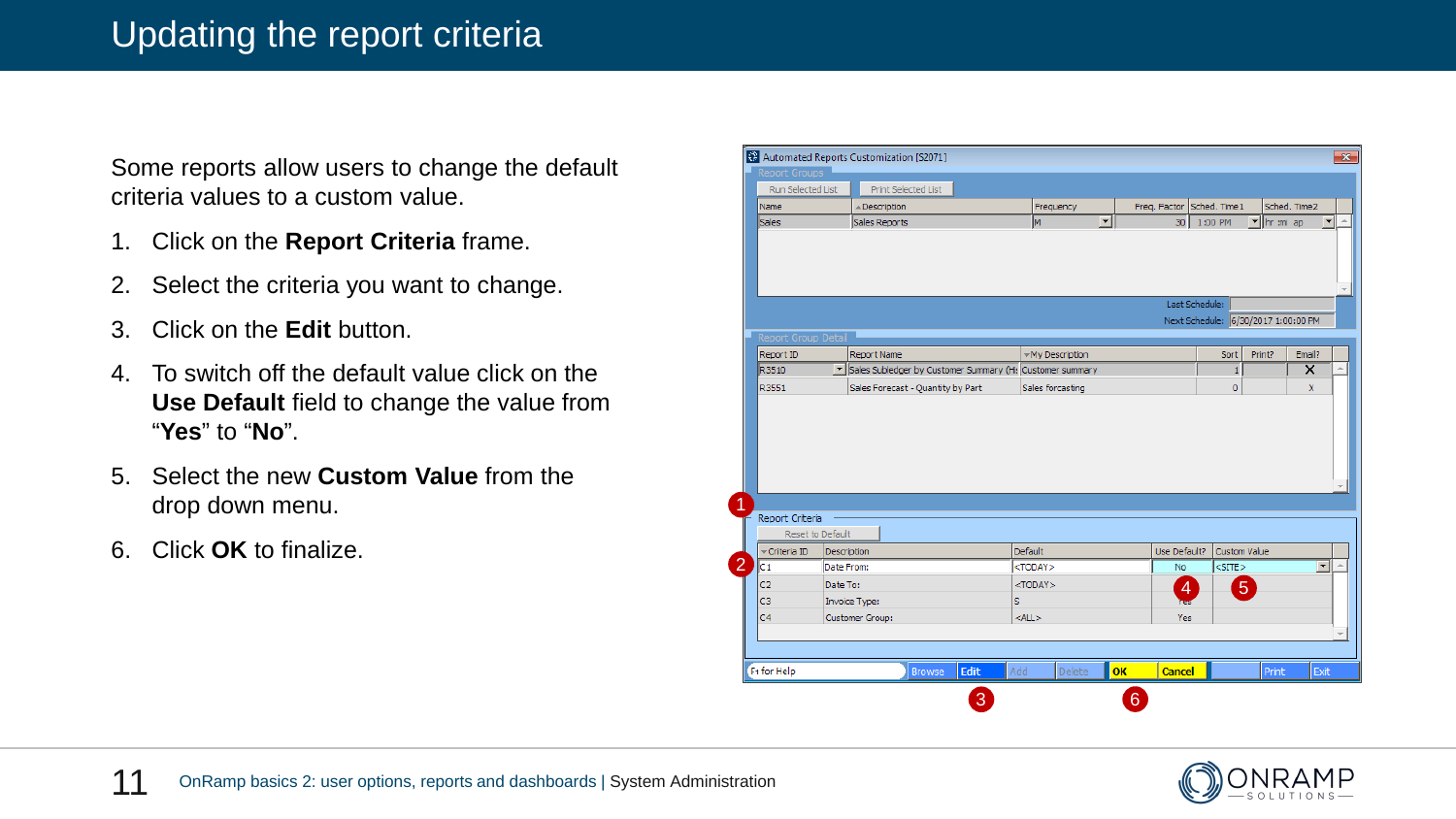SYSTEM ADMINISTRATION

## CREATING CUSTOMIZED DASHBOARDS

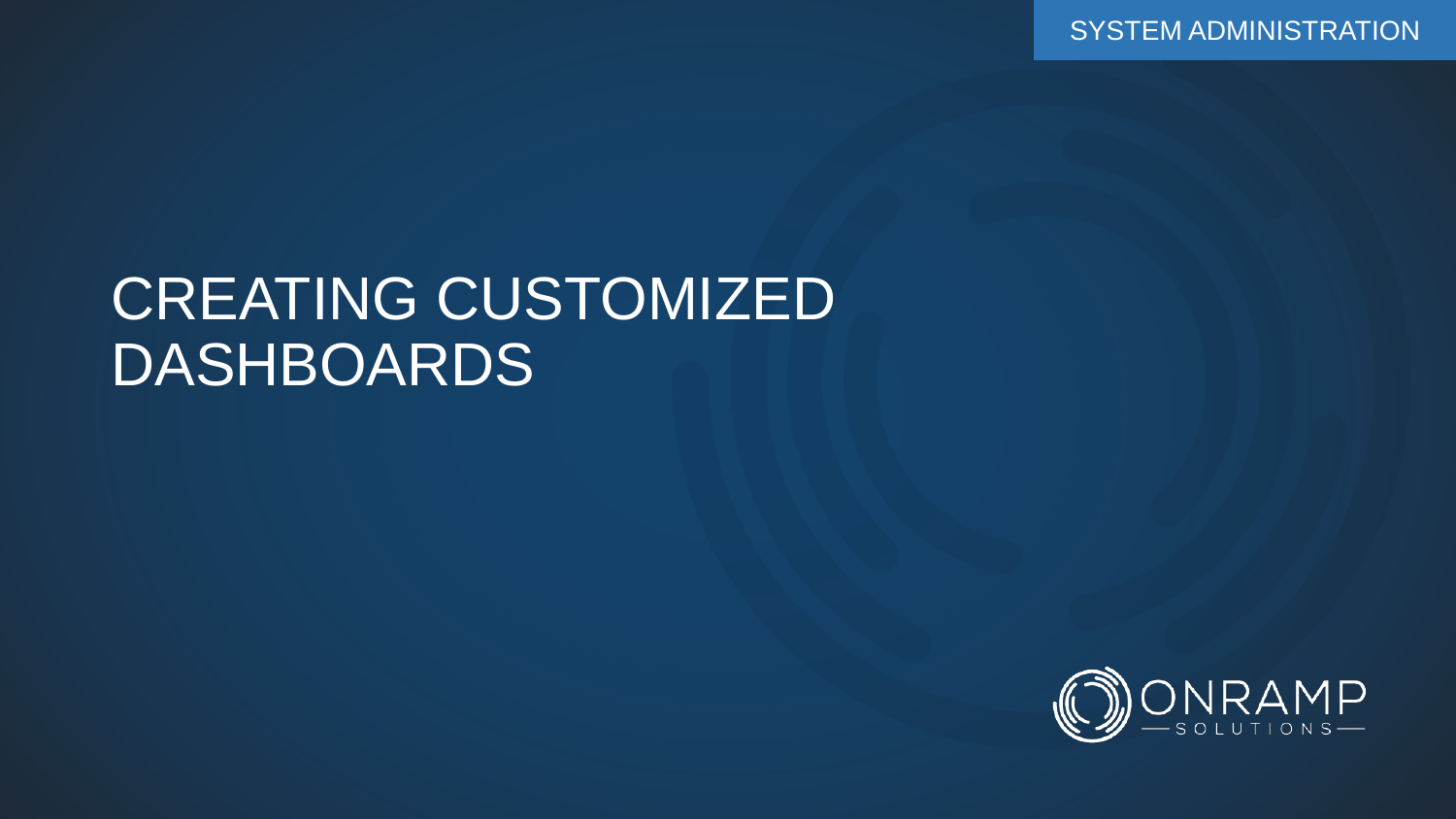Being able to monitor and review key plant data analytics quickly has now become a standard tool to help improve and streamline business processes. An easy way get to access that data is by setting up a customized dashboard to display using OnRamp.

With 185 different dashboards available, OnRamp enables users to create custom dashboard set ups that can provide a fast, real-time data previews.

To create a custom dashboard click on the **My Dashboards** button on the **User Options and Preferences screen [S2065]**.



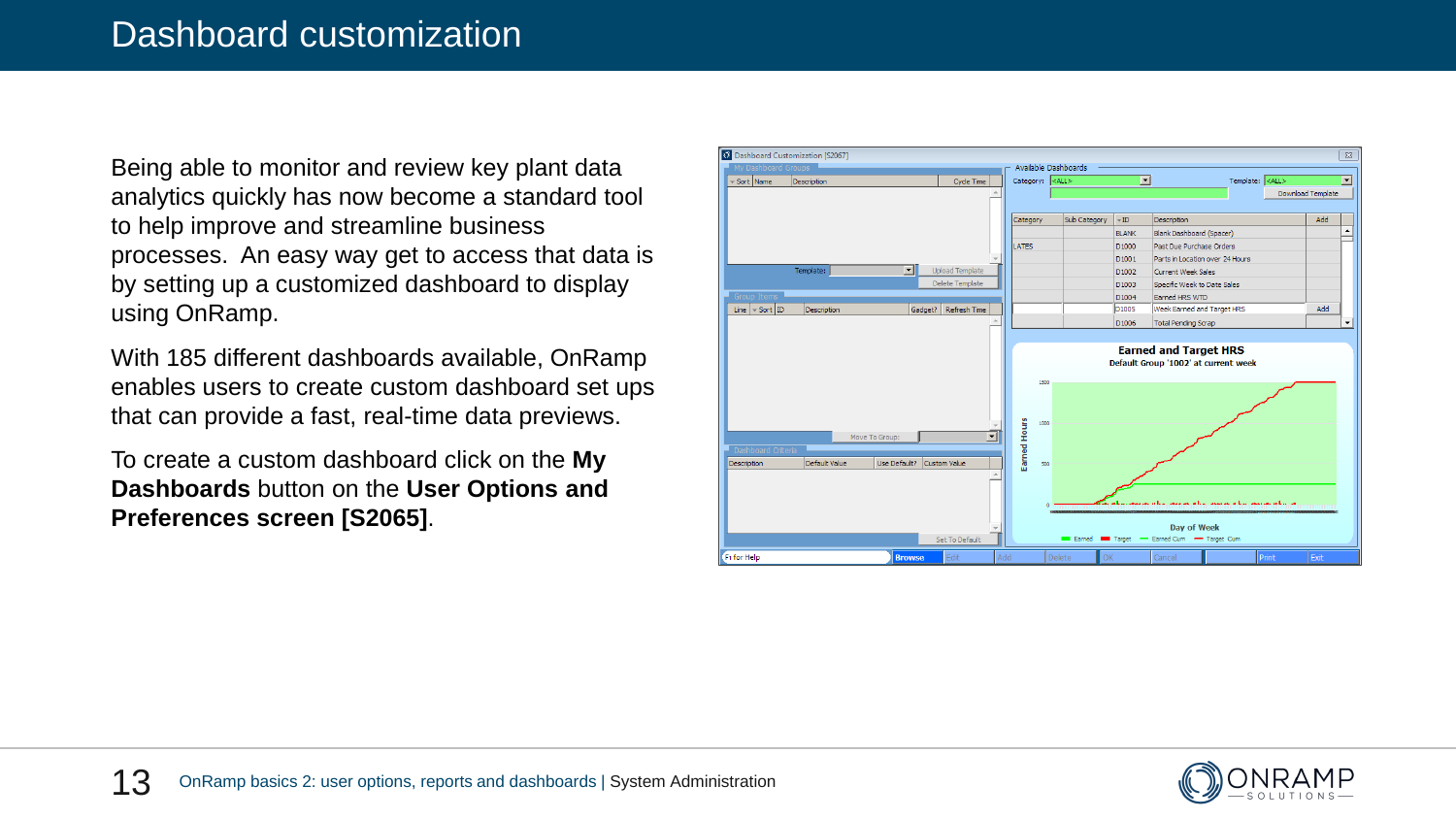#### Creating a dashboard group

- 1. To create a new dashboard, click on the **My dashboard groups** tab.
- 2. Click the **Add** button at the bottom of the screen.
- 3. Enter a **Sort** number, this will determine the order you want the dashboards to display.
- 4. Create a **Name** for the dashboard group.
- 5. Enter a **Description**.
- 6. Click **OK** when complete.



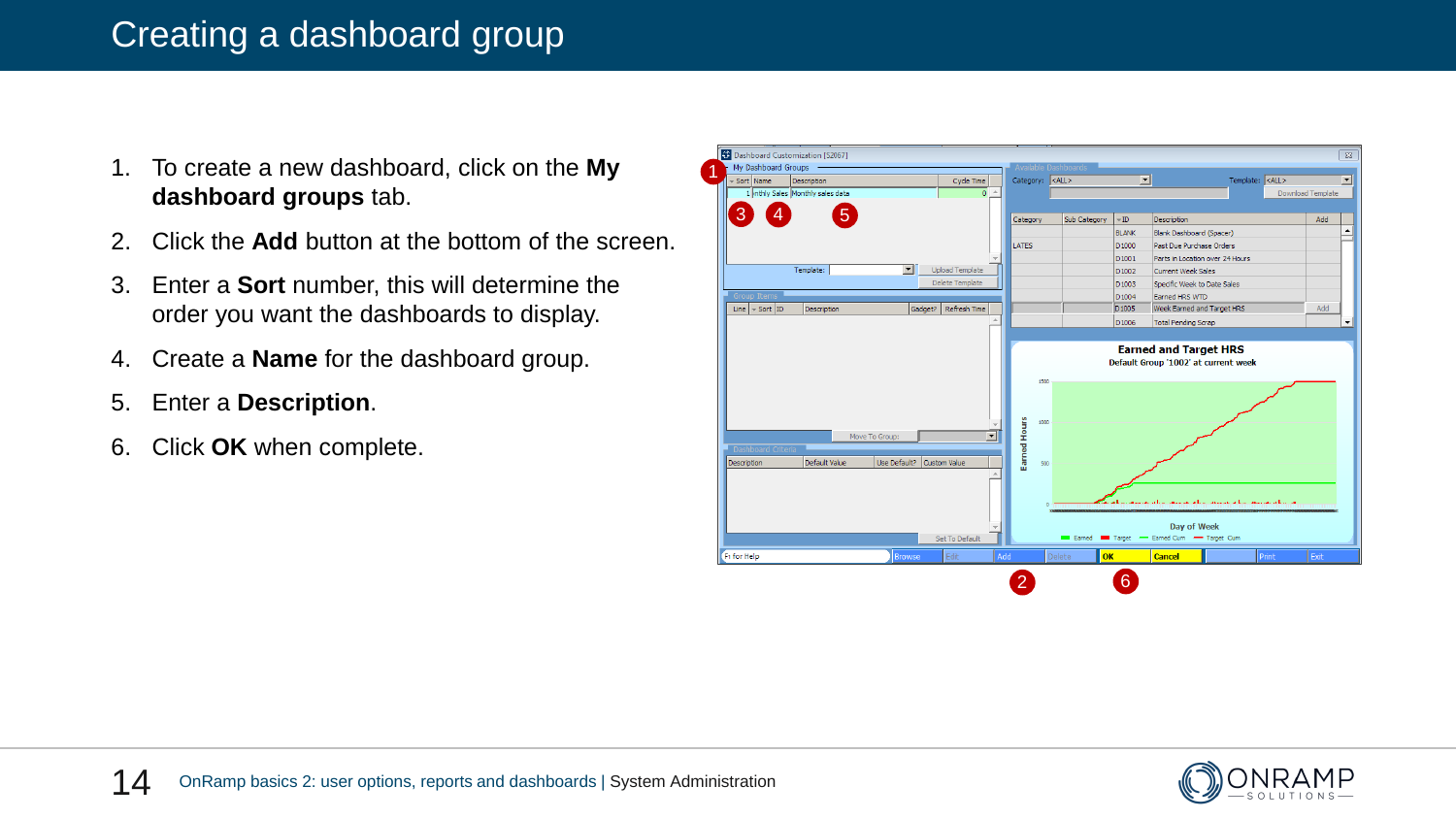#### Adding the dashboards

- 1. Click back to the **Available Dashboards** frame.
- 2. The dashboard list can be filtered using the **Categor**y drop down menu, the **Search** field or you can choose from one of the predefined **Templates**.
- 3. Select the dashboard from the list.
- 4. Click the **Add** button to add it to the group.



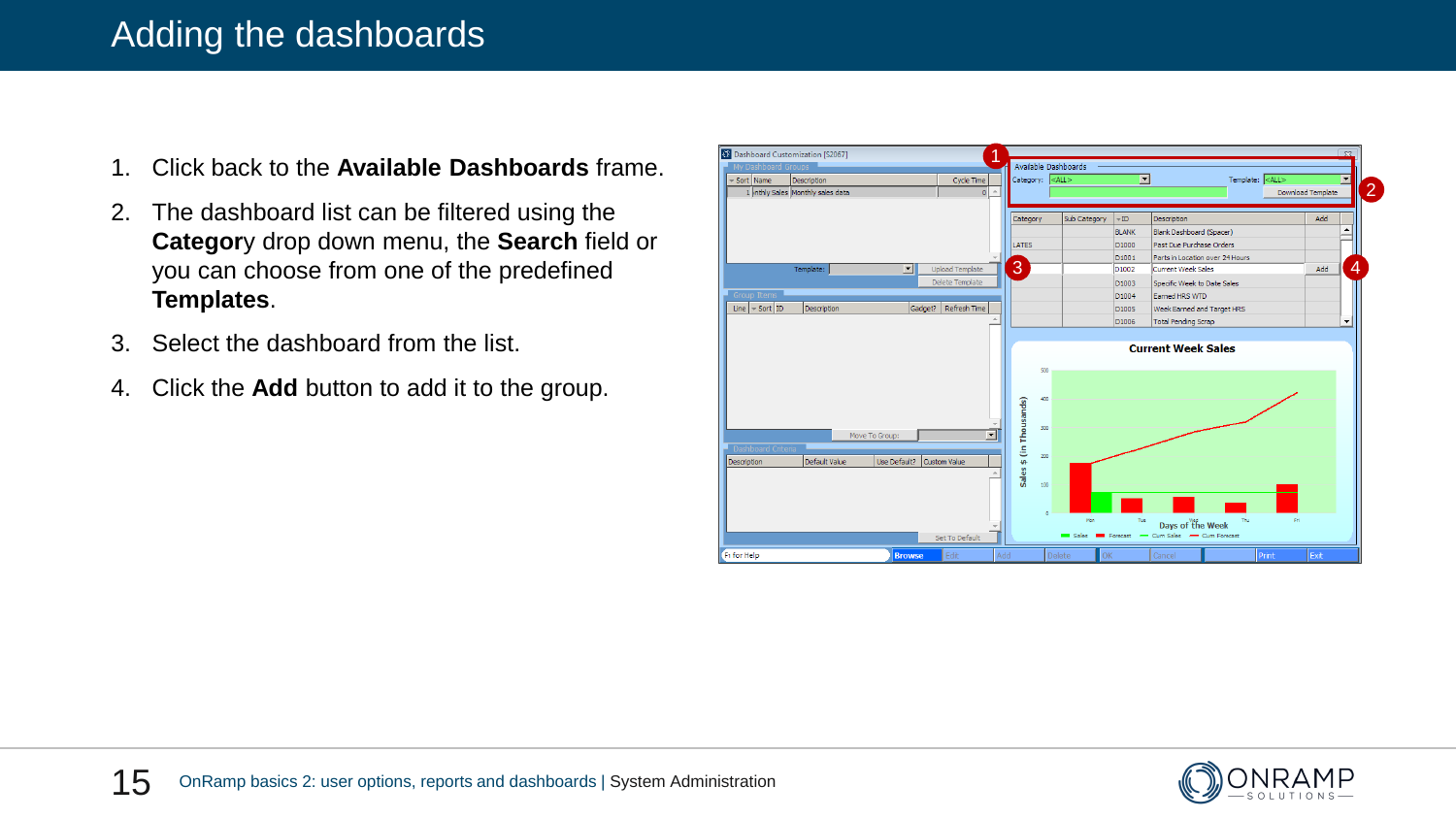#### Managing the dashboards

- 1. When you click the **Add** button, the dashboard will be added to the Group Items frame. Here you will see the list of all the dashboards in your selected group.
- 2. To remove a dashboard from the group, select the dashboard to be deleted.
- 3. Click on the **Delete** button.



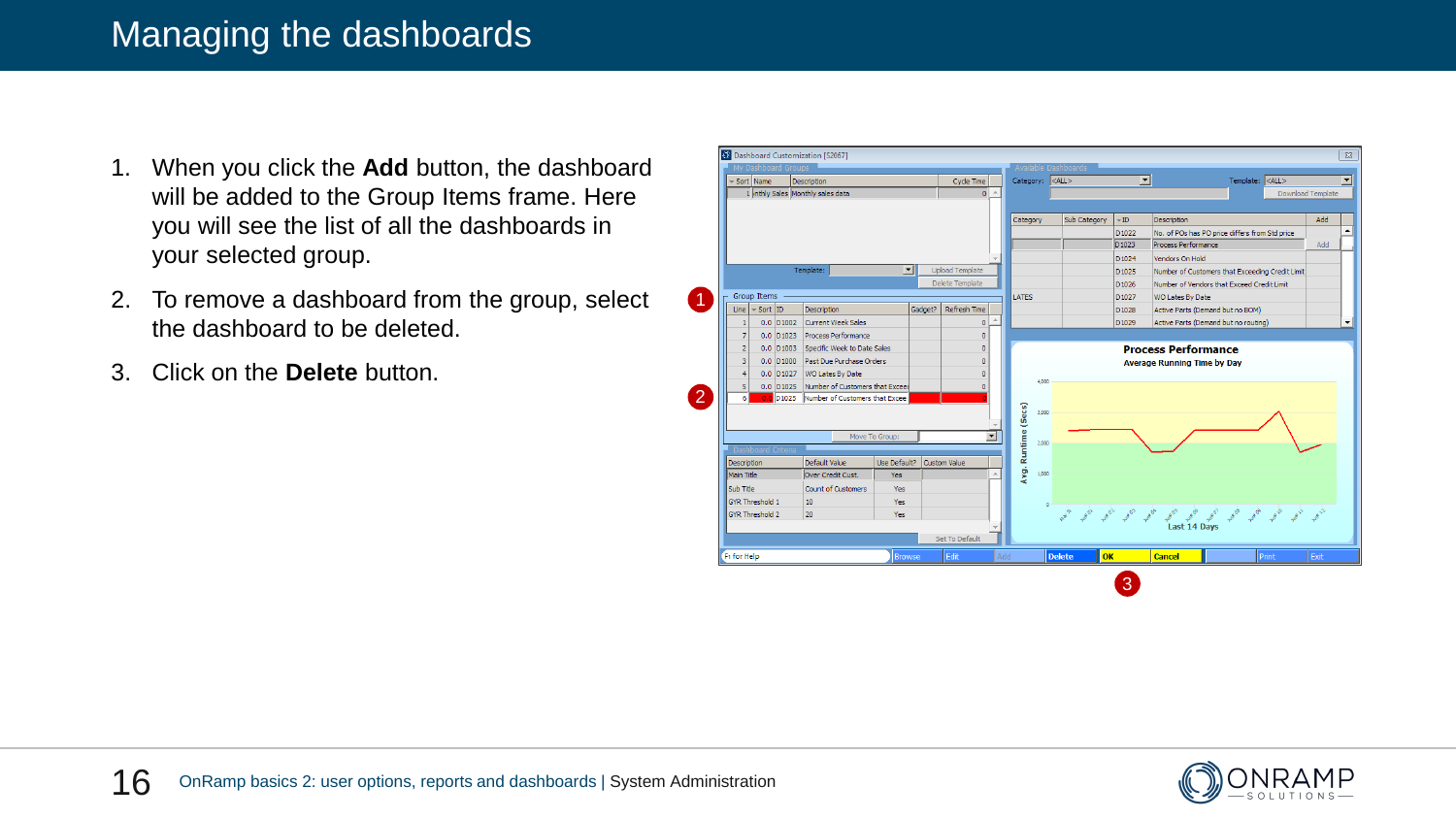Users also have the option to modify some of the dashboard criteria.

Dashboard criteria can be the main titles, sub titles and the scale of the values that represent data.

For this example, we will change the value for the Main Title.

- 1. Select the "*Main Title*" element on the in the **Dashboard Criteria** frame.
- 2. Click the **Edit** button.
- 3. Enter the new title in the **Custom Value** field.
- 4. Click **OK** when complete.